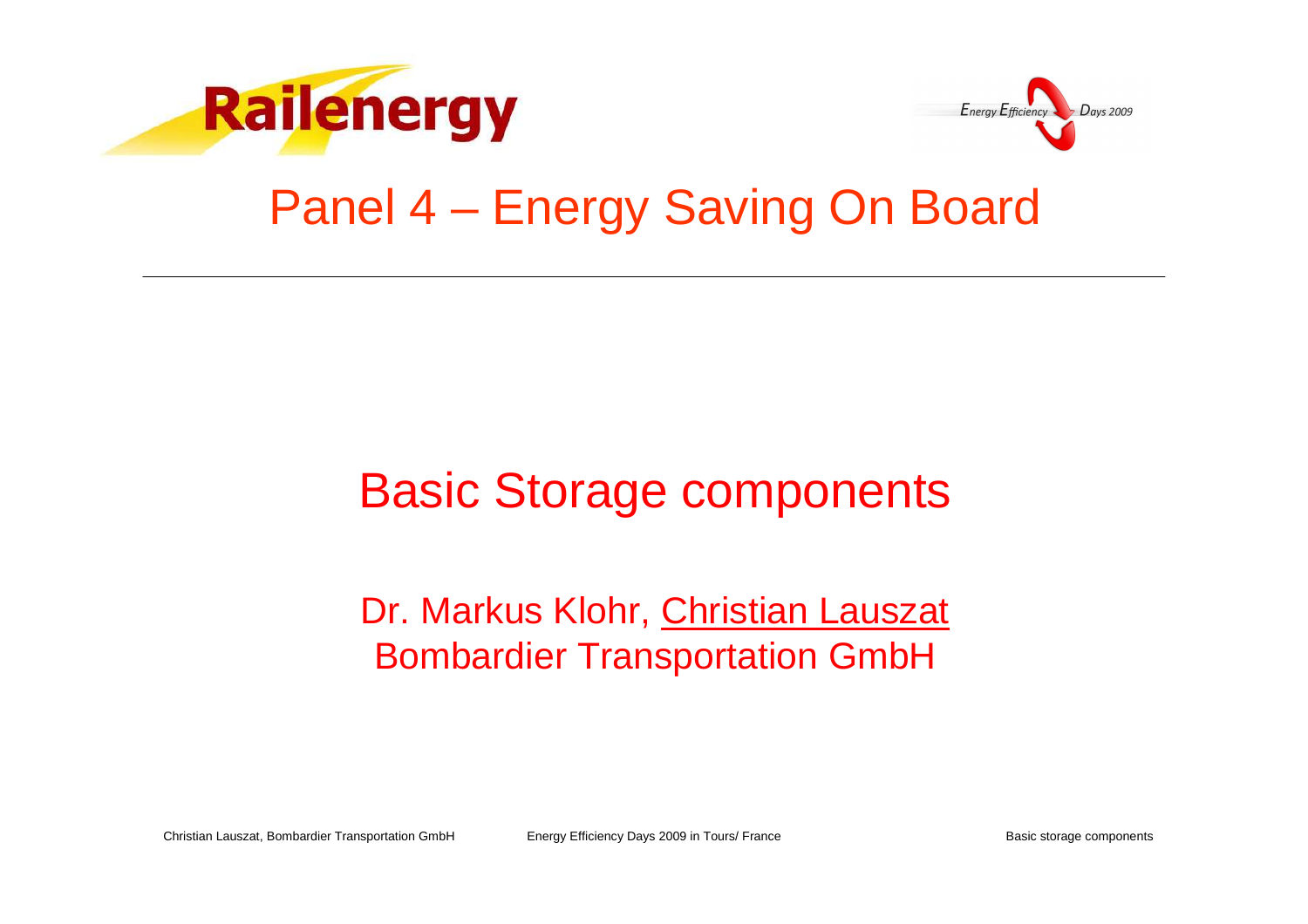



# Scope & Objectives

- Screen actual technologies for onboard energy storage systems
- Definition and specification of the requirements for suitable storage systems
- Evaluation of the saving potentials on possible applications on operation modes
- Selection and description of the most suitable storage technology for the desired application
- **Target: Reduction of the energy consumption 25-30% (Diesel Electric Multiple Unit as major application)**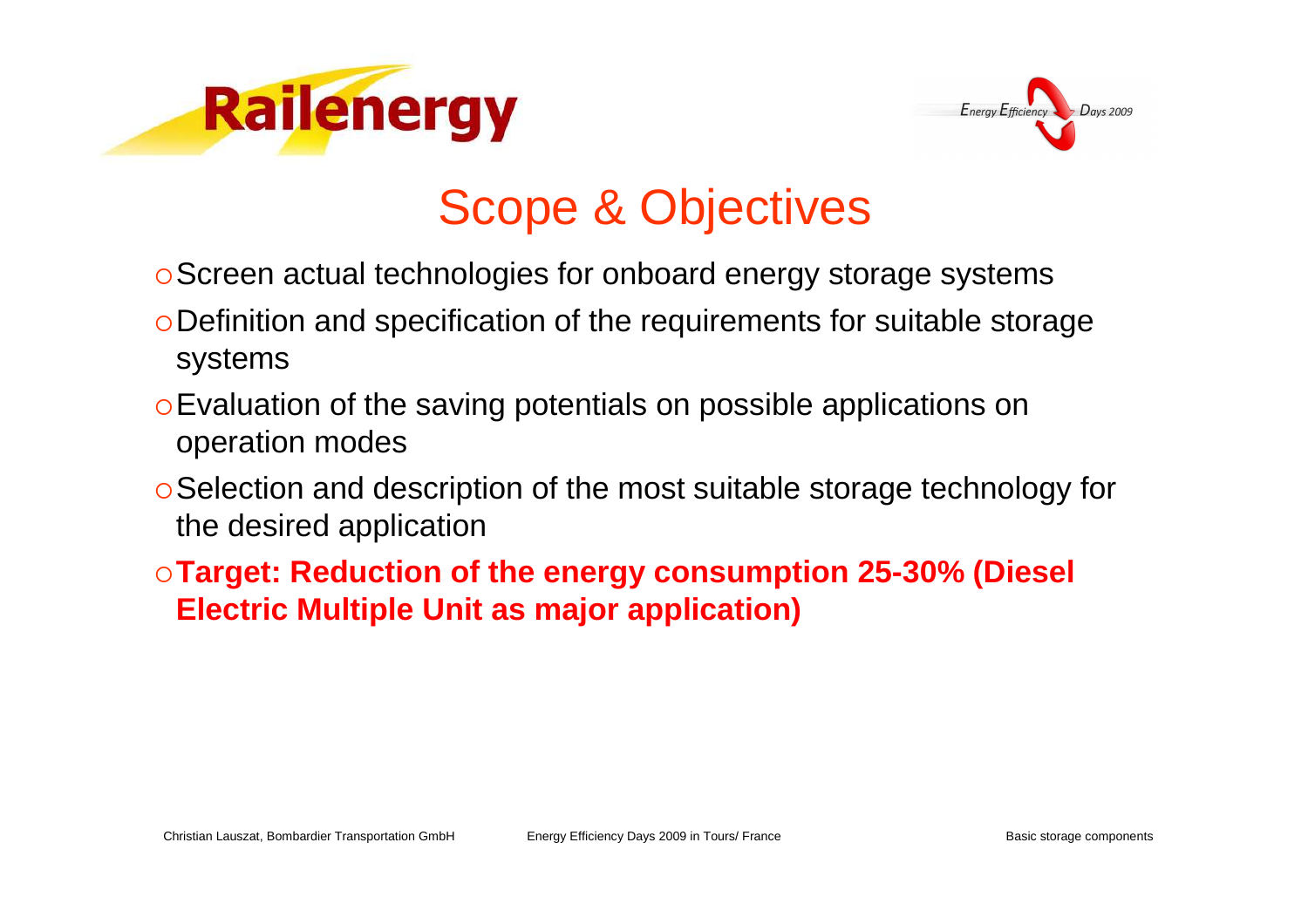



- $\circ$  Technology screening for onboard storage elements
	- $\Omega$ Main technologies considered











- $\circ$  Main saving aspects:
	- $\circ$ Time savings (additional power to the DC link in Booster operation)
	- $\circ$  Energy saving (operation in an energy optimized range or shorter operation)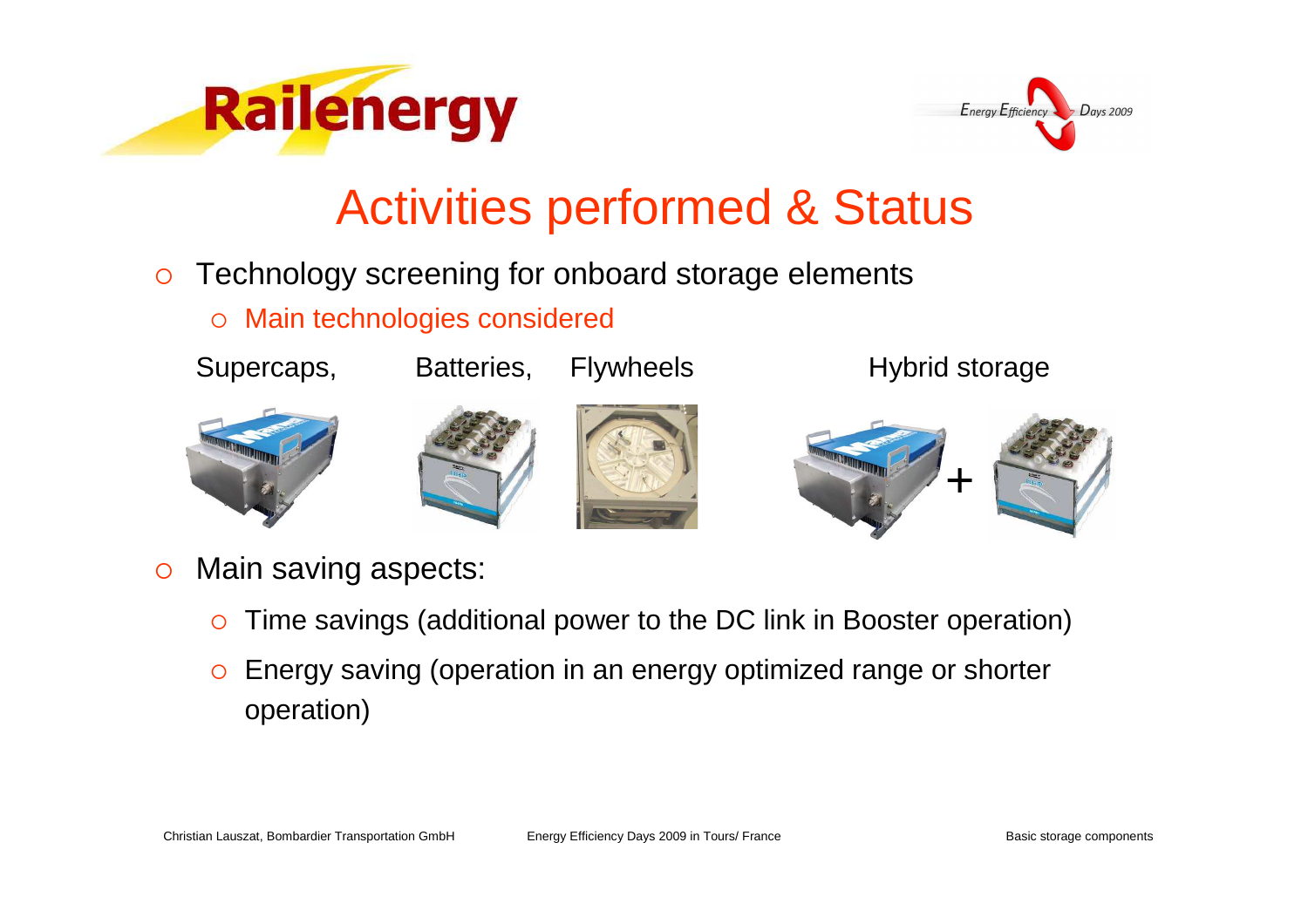



#### $\circ$ Selection of the most valuable application

|                                  | energy    |                      | space and     |            |                |                 |                |
|----------------------------------|-----------|----------------------|---------------|------------|----------------|-----------------|----------------|
|                                  | saving    | demonstration weight |               | power      | energy         | posibility of   |                |
| vehicle type                     | potential | scenario             | available for | needed     | needed         | regeneration    | operating mode |
| DMU-regional                     | $^{++}$   |                      | good *)       | medium     | medium         | Ino             | many stops     |
| <b>DMU-ICT</b>                   |           |                      | fair - poor   | high       | very high no   |                 | few stops      |
| <b>EMU-DC-regional</b>           |           | 3                    | fair          | medium     | high           | limited         | many stops     |
| <b>EMU-DC-ICT</b>                | 0         | 2                    | fair          | high       | very high      | limited         | few stops      |
| EMU-AC-regional                  | Ο         | 3                    | very poor     | medium     | high           | good            | many stops     |
| EMU-AC-ICT                       |           | 1(2)                 | very poor     | high       | very high good |                 | few stops      |
| Loco-Diesel-freight              | o         | 2                    | very poor     | very high  | very high no   |                 | very few stops |
| <b>Loco-Diesel-shunting</b>      | $\ddot{}$ | n.a.                 | fair          | low        | medium         | Ino             | many stops     |
| Loco-Diesel-passenger-regional   | $^{++}$   | з                    | very poor     | high       | high           | no              | many stops     |
| Loco-Diesel-passenger-long.dist. |           | 2                    | very poor     | very high  | very high      | no              | few stops      |
| Loco-AC-freight                  |           | 2                    | very poor     | very high  | very high good |                 | very few stops |
| Loco-AC-passenger-regional       | o         | 3                    | very poor     | high       | high           | good            | many stops     |
| Loco-AC-passenger-long.dist.     |           | 1, 2                 | very poor     | very high  | very high      | good            | few stops      |
| Loco-DC-freight                  |           | 2                    | poor          | very high  | very high      | limited         | very few stops |
| Loco-DC-passenger-regional       | +         | 3                    | poor          | high       | high           | limited         | many stops     |
| Loco-DC-passenger-long.dist.     | o         | 2                    | poor          | very high  | very high      | limited         | few stops      |
|                                  |           |                      |               |            |                |                 |                |
| <b>Metros</b>                    |           | n.a.                 |               | medium     | medium.        | <b>Ilimited</b> | many stops     |
| <b>LRVs</b>                      |           | n.a.                 |               | <b>low</b> | <b>Iow</b>     | limited         | many stops     |

demonstration scenario:

- 1) passenger (AC)
- 2) mixed traffic, int.

3) passenger transport regional

\*) downsizing of existing equipment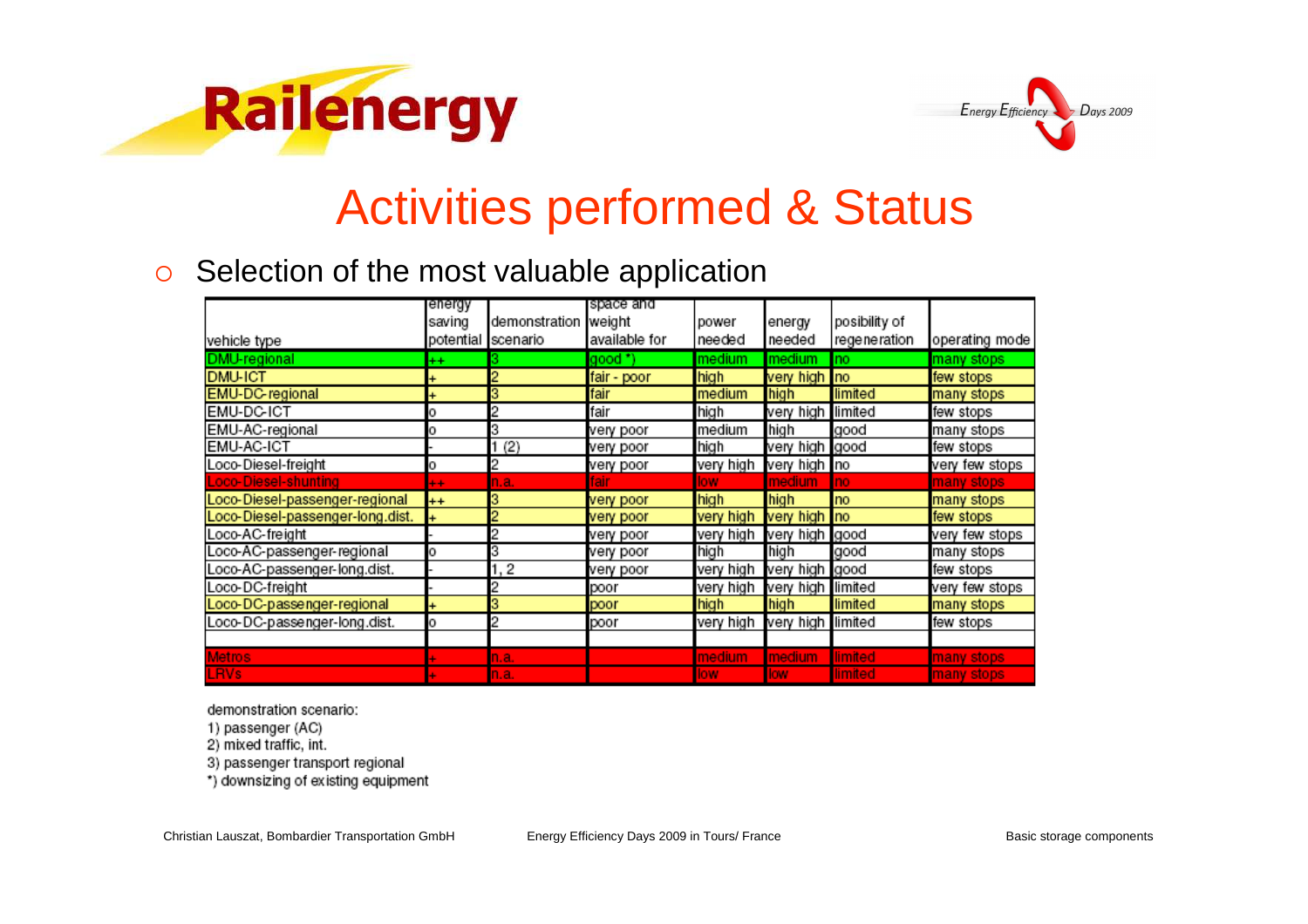



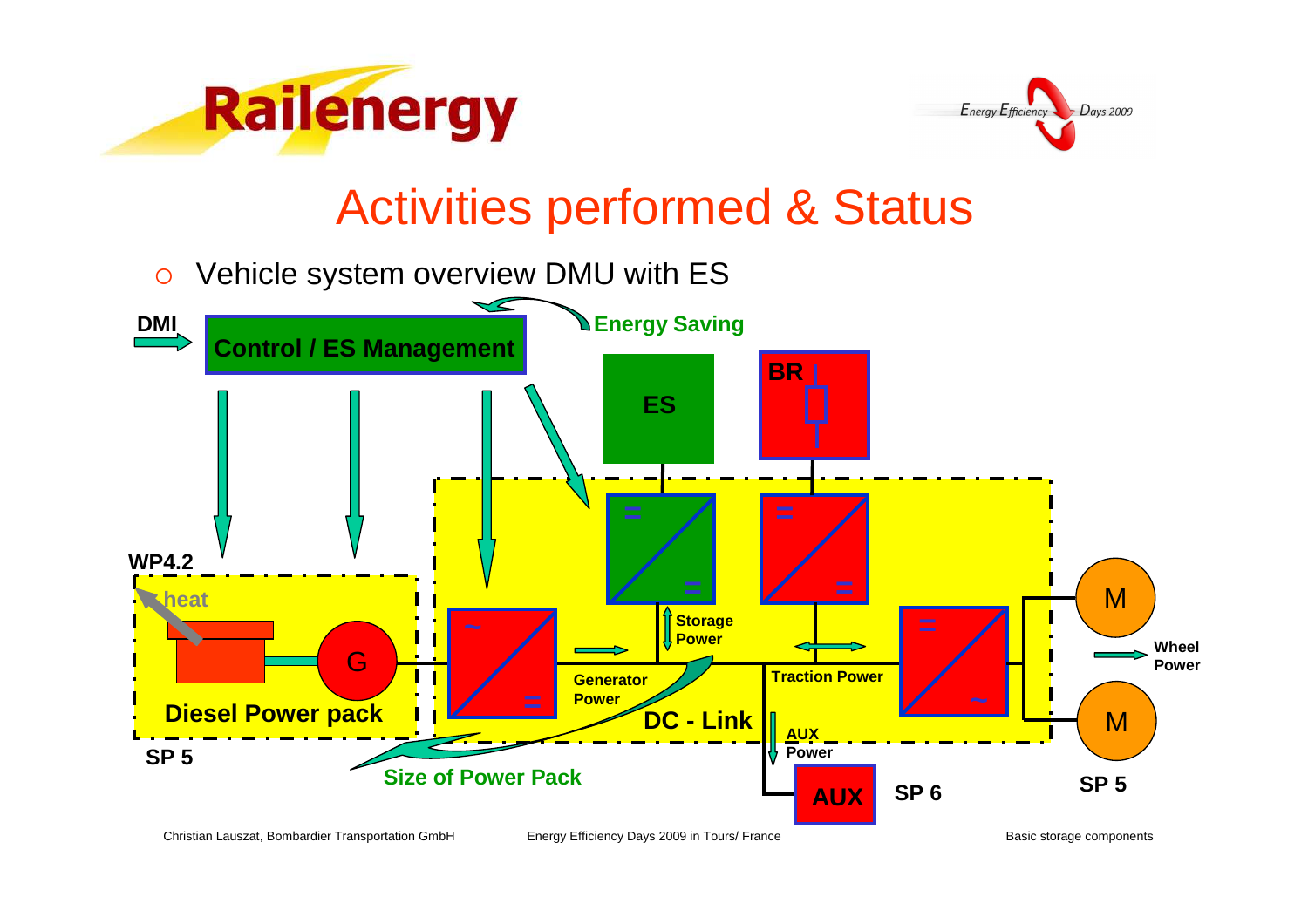



- $\circ$  Requirements on onboard energy storage systems
	- o Storage Power
	- o Storage Energy
	- Weight
	- $\Omega$ Lifetime
	- o Yearly cycle capability
	- $\Omega$ Environmental conditions

| Vehicle - Target of lifetime of a storage system | Value         |
|--------------------------------------------------|---------------|
| Vehicle lifetime                                 | 30 years      |
| <b>Operation</b> hours                           | 19 hours      |
| Average traveling distance                       | $5 - 20$ km   |
| Yearly cycle cpability                           | 20000 - 72000 |

| <b>Vehicle - Required energy</b> | Value     |
|----------------------------------|-----------|
| l 2 car 375 kW Diesel            | $2,8$ kWh |
| 13 car 375 kW Diesel             | $4.2$ kWh |
| l 3 car 500 kW Diesel            | $4.2$ kWh |

| Vehicle-Additional weight of storage (target) | Value         |
|-----------------------------------------------|---------------|
| 2 car 375 kW Diesel                           | $1,3 - 2,0$ t |
| 13 car 375 kW Diesel                          | $1.7 - 2.6t$  |
| 3 car 500 kW Diesel                           | $1,8 - 2,7$ t |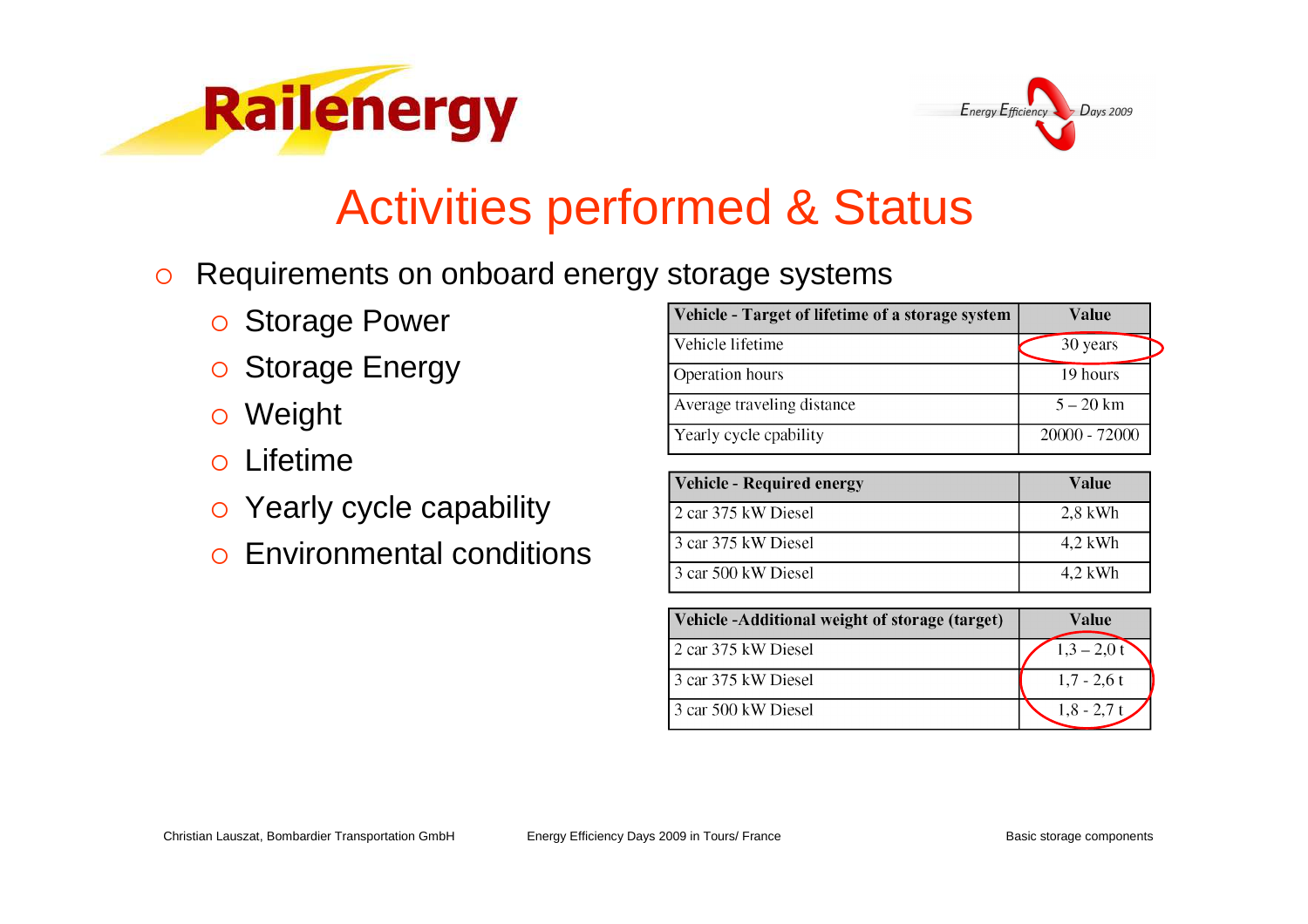



## Results achieved and possible implementation

 $\circ$  Collection of the data and evaluation of the possible system concepts **o** For the selected regional application, <u>o For agreed load profile</u> О For the time being double layer capacitors (DLC) are the most suitable technology  $\circ$  Most energy efficient operation in railway applications especially regional trains. О Most industrialized status compared to the other considered technologies.  $\circ$  Hybrid solutions (NiMH batteries & DLC) for special customized profiles  $\Omega$  Energy storage system purely based on NiMH batteries is not an appropriate technology. О Transfer of the Li-Ion mass production technology from automotive hybrid field optimized solution. $\Omega$  Flywheel solution could be an alternative  $\circ$  missing field experience О steps towards industrialization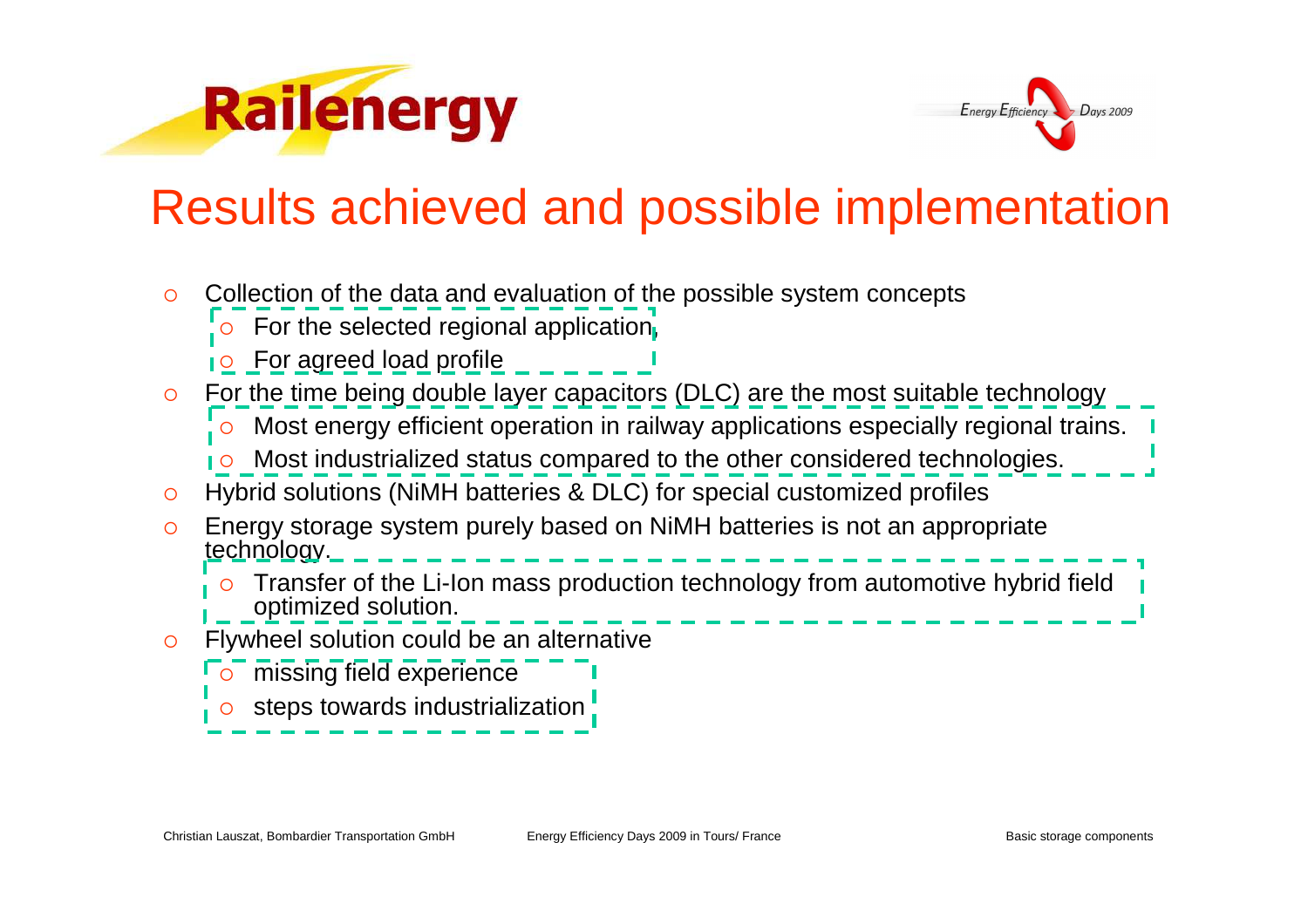



# Next Steps & Outlook

- $\bigcap$ Evaluation in simulations in WP2.5
- $\circ$  For other Diesel electric railway applications different load profiles could be applicable
- o Will be investigated in following European Projects like "CleanER D"  $\overline{O}$ (Hybrid sub project).
- o Various applications and experiments are developed, used or studied.
- $\circ$  Many solutions are in the market entry stage.